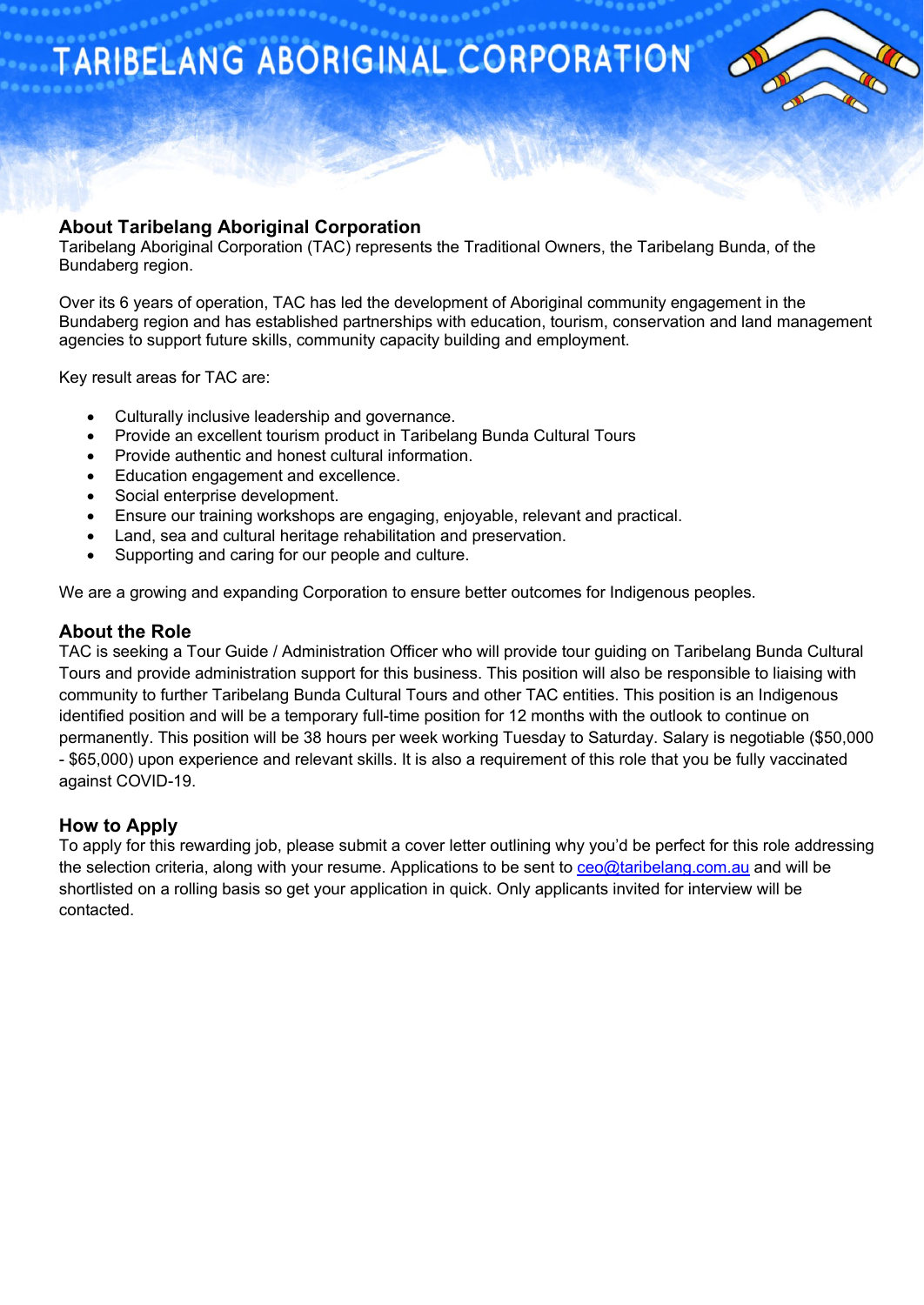## **POSITION DESCRIPTION**

## **POSITION DETAILS**

| <b>Position Title</b>                             | <b>Tour Guide &amp; Administration Officer</b>                                                                                                                                                                                                          |
|---------------------------------------------------|---------------------------------------------------------------------------------------------------------------------------------------------------------------------------------------------------------------------------------------------------------|
| Location                                          | Taribelang Aboriginal Corporation office                                                                                                                                                                                                                |
| Award                                             | Amusement, Events and Recreational Award 2021                                                                                                                                                                                                           |
| Date prepared                                     | May 2022                                                                                                                                                                                                                                                |
| <b>Position Purpose</b>                           | The focus of this position is to:<br>Provide administrative support to Taribelang Aboriginal<br>п<br>Corporation and its entities<br>Present and provide tour guiding for Taribelang Bunda Cultural<br>Tours                                            |
| <b>Reports To (Position Title)</b>                | Board of Directors - Taribelang Aboriginal Corporation                                                                                                                                                                                                  |
| <b>Roles Reporting To This</b>                    | <b>Nil</b>                                                                                                                                                                                                                                              |
| <b>Key Relationships /</b><br><b>Interactions</b> | Board of Directors - Taribelang Aboriginal Corporation<br>$\bullet$<br>Customers<br>٠<br><b>Stakeholders</b><br>$\bullet$<br>Contractors / Consultants<br>$\bullet$<br><b>Government Departments</b><br>$\bullet$<br>Members of the Public<br>$\bullet$ |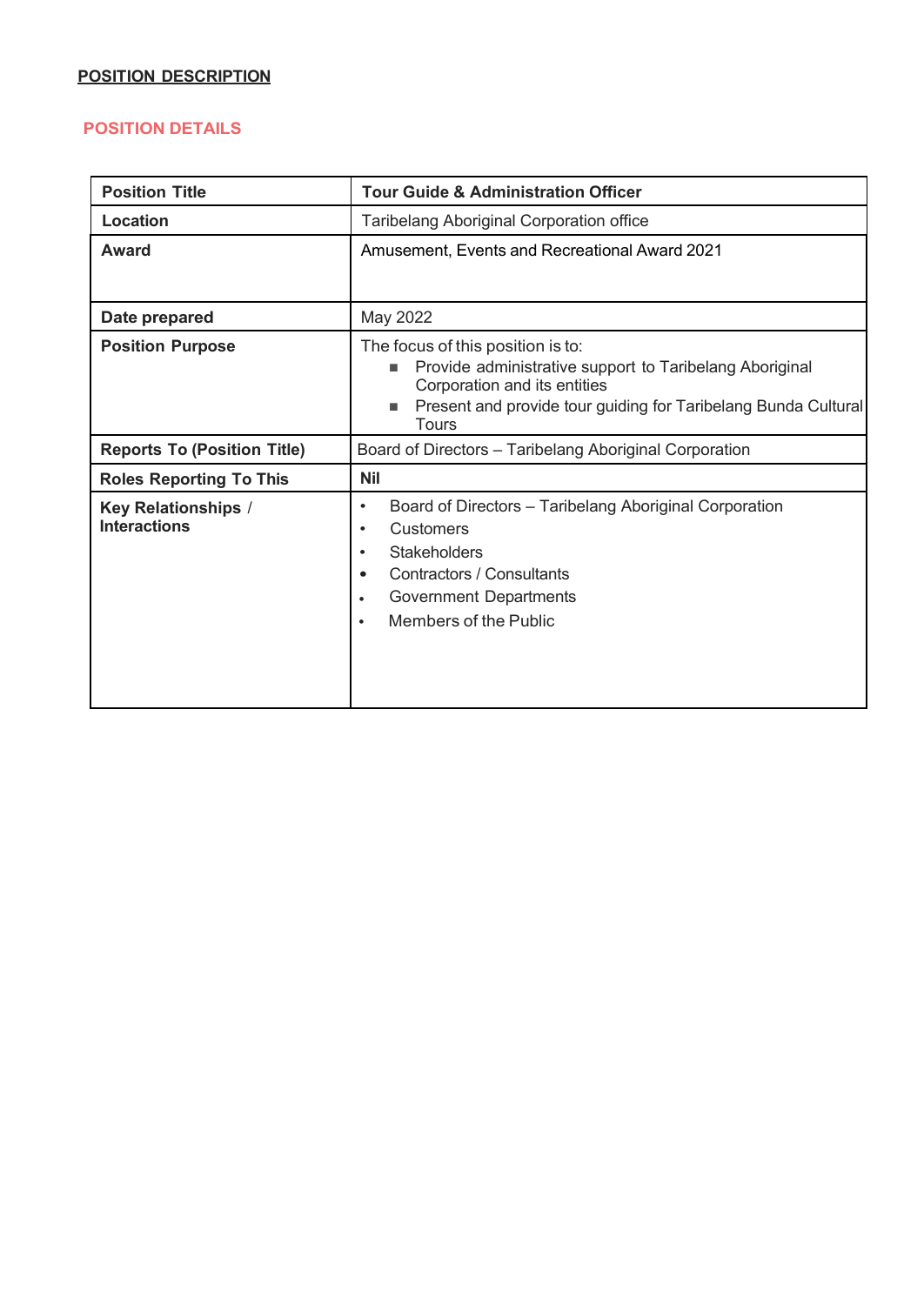## **KEY RESPONSIBILITIES**

| <b>Key Result Area</b>                                                        | <b>Major Tasks</b>                                                                                                                                                                                                                                                                                                                                                                                                                                                                                                                                                                                                                                                                                                                                                                                                                                                                                                                                                                                                                                                                                                                                                                                                |  |
|-------------------------------------------------------------------------------|-------------------------------------------------------------------------------------------------------------------------------------------------------------------------------------------------------------------------------------------------------------------------------------------------------------------------------------------------------------------------------------------------------------------------------------------------------------------------------------------------------------------------------------------------------------------------------------------------------------------------------------------------------------------------------------------------------------------------------------------------------------------------------------------------------------------------------------------------------------------------------------------------------------------------------------------------------------------------------------------------------------------------------------------------------------------------------------------------------------------------------------------------------------------------------------------------------------------|--|
| <b>Job Specific</b><br><b>Responsibilities and</b><br><b>Duties</b>           | 1. Perform administrative support for all aspects of Taribelang Aboriginal<br>Corporation.<br>2. Ensure that appropriate record keeping, in line with legislative and<br>Taribelang Aboriginal Corporation requirements, is undertaken at all times.<br>3. Provide exceptional customer service at all customers of the Taribelang<br>Aboriginal Corporation, including via face to face, phone and email.<br>4. Provide and present excellent tour guiding, ensuring a professional,<br>authentic, safe and enjoyable experiences for customers.<br>5. Maintain accurate booking and financial records including completing and<br>when required daily reconciliations and stock management through a point-<br>of-sale system.<br>6. Create, maintain and enhance relationships with businesses, consultants<br>and stakeholders.<br>7. From time to time there may be a directive from the Taribelang Aboriginal<br>Corporation Board of Directors to deliver certain projects or time lined tasks<br>that aim to further capacity building for TAC's entities.<br>8. It is expected that the officer undertake other reasonable duties and tasks<br>requested by Management within the officers capabilities. |  |
| <b>Communication</b><br>&<br>Interpersonal<br><b>Responsibilities</b>         | 1. Provide information to stakeholders on the progress of work tasks as<br>required and/ or when requested.<br>2. Assist in promoting project outcomes through appropriate communication<br>mechanisms.<br>3. Provide open and honest communication with stakeholders and peers.<br>4. Project and promote the image of Taribelang Aboriginal Corporation and its<br>entities as being efficient, courteous and customer based focus.<br>5. Effectively communicate with different levels of the Taribelang Aboriginal<br>Corporation from Chair, Directors, Elders, team members, volunteers and<br>the public.                                                                                                                                                                                                                                                                                                                                                                                                                                                                                                                                                                                                  |  |
| Workplace<br><b>Health</b><br><b>Safety</b><br>and<br><b>Responsibilities</b> | 1. Assist to ensure the work environment complies with workplace health and<br>safety legislation by reporting accidents and potential hazards to a Director<br>of Taribelang Aboriginal Corporation using the appropriate form/system in a<br>timely manner.<br>Ensure you comply with correct use and storage of personal protective<br>2.<br>equipment.<br>3. Take reasonable care for their own health and safety and the health and<br>safety of other people who may be affected by their conduct in the<br>workplace<br>4. Not willfully place at risk the health or safety of any person in the<br>workplace<br>Not willfully or recklessly interfere with or misuse anything provided in the<br>interest of environment health and safety or welfare                                                                                                                                                                                                                                                                                                                                                                                                                                                     |  |
| <b>Confidentiality and</b><br><b>Privacy</b>                                  | 1. Keep all confidential information, whether written or verbal, as well as any<br>intellectual property developed completely confidential, even after completion<br>of employment.<br>2. Ensure compliance with:<br>Right to Information Act 2009<br>Information Privacy Act 2009<br>$\bullet$                                                                                                                                                                                                                                                                                                                                                                                                                                                                                                                                                                                                                                                                                                                                                                                                                                                                                                                   |  |